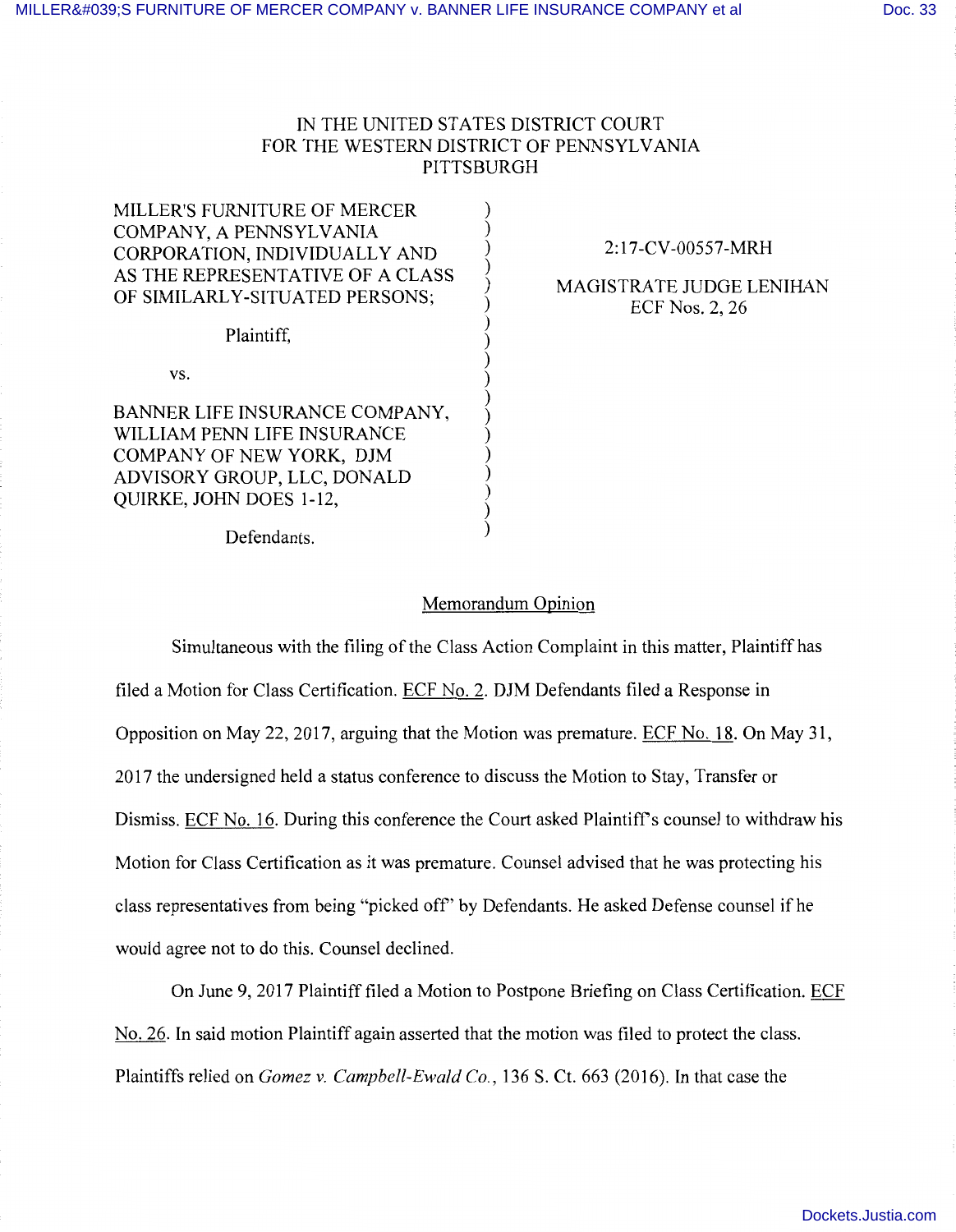defendants filed an offer of judgment pursuant to Federal Rule of Civil Procedure 68, offering to pay the proposed class representative his costs, excluding attorney's fees and all damages due and owing under the Telephone Consumer Protection Act, 47 U.S.C. § 227 under which the case was filed. Gomez did not accept the offer and allowed the Rule 68 submission to lapse. Defendants argued that the Rule 68 offer rendered Gomez's individual claim moot, and because he had not previously moved for class certification, the putative class claim was also moot. The Supreme Court granted certiorari to resolve a dispute among the circuits as to whether an unaccepted Rule 68 offer can moot a plaintiff's claim. The Court adopted Justice Kagan's analysis in her dissent in *Genesis Healthcare Corp. v. Symczyk,* 133 S. Ct. 1523 (2013), and held that "Gomez's complaint was not effaced by Campbell's unaccepted offer to satisfy his individual claim." 136 S. Ct.at 665.

The *Gomez* decision noted that its ruling that an unaccepted settlement offer of judgment does not moot a plaintiff's case was sufficient to the issue before it, and it therefore need not decide the "hypothetical question" of whether a different result would obtain if "a defendant deposits the full amount of the plaintiff's individual claim in an account payable to plaintiff, and the court then enters judgment for the plaintiff in that amount." *Id.* at 672. The Plaintiff herein relies on this distinction for its early Motion for Class Certification. The Court of Appeals for the Seventh Circuit has, however, recently held that a putative class action over unauthorized faxes cannot be mooted by the deposit of an unaccepted settlement offer with the Court, finding "no principled distinction" between such Rule 67 circumstances and those found insufficient to moot an action under the Supreme Court's decision in *Gomez. Fulton Dental, LLC v. Bisco, Inc.,*  16-CV-3574 ( $7<sup>th</sup>$  Cir., June 20, 2017). Accordingly, the Court finds that Plaintiff is being overly cautious and the Motion for Class Certification is premature.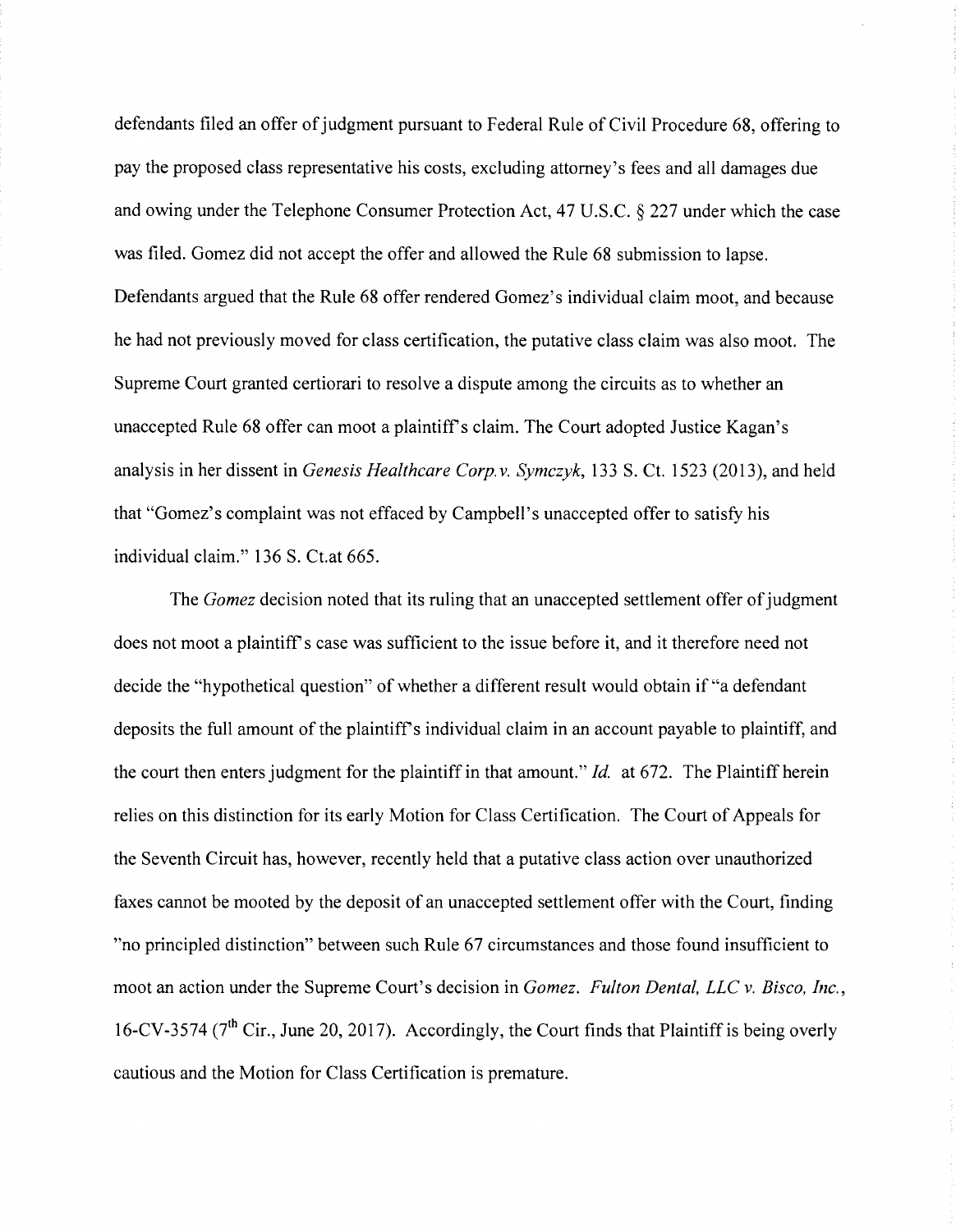The Third Circuit, in *Richardson v. Bledsoe,* 829 F.3d 273 (3rd Cir. 2016) provided an excellent overview of the progression of the law regarding "picking off' class members prior to class certification. It expressly observed the problematic nature of plaintiffs in putative class actions across the country filing "premature" motions for class certification, stating: "[t]hese placeholder motions 'come[] with a cost,' as they burden[] the Court with an obviously premature motion that is devoid of content and the motion remains on the Court's docket as pending, which is reflected on the Court's reports for an unspecified period of time." *Richardson,* 829 F.3d at 284 (citing *Church v. Accretive Health, Inc.,* 299 F.R.D. 676, 679). The Court of Appeals specifically directed that its ruling was meant to discourage premature motions (such as the one filed here) because a plaintiff is not at risk of having his claim mooted while the factual development of a class claim is taking place. *Id.* This observation is appropriately raised

by Defendants herein.

For the reasons set forth above, the Court finds that the Motion for Class Certification is premature and should be denied without prejudice to refile at the appropriate juncture in the case. Therefore, this 23<sup>rd</sup> day of June, 2017

**IT IS HEREBY ORDERED** that the Motion for Class Certification, ECF No. 2, is **DENIED WITHOUT PREJUDICE;** 

**IT IS FURTHER ORDERED** that the Motion to Postpone Briefing on Class Certification, ECF No. 26, is **DENIED** as moot;

**IT IS FURTHER ORDERED** that, in accordance with the Magistrate Judges Act, 28 U.S.C. § 636(b)(1)(A), Federal Rule of Civil Procedure 72(a), and Local Civil Rule 72.C.2., the parties are allowed fourteen (14) days after the date of service of this Order to file objections to the determinations made herein, which shall specifically designate the parts of the order objected